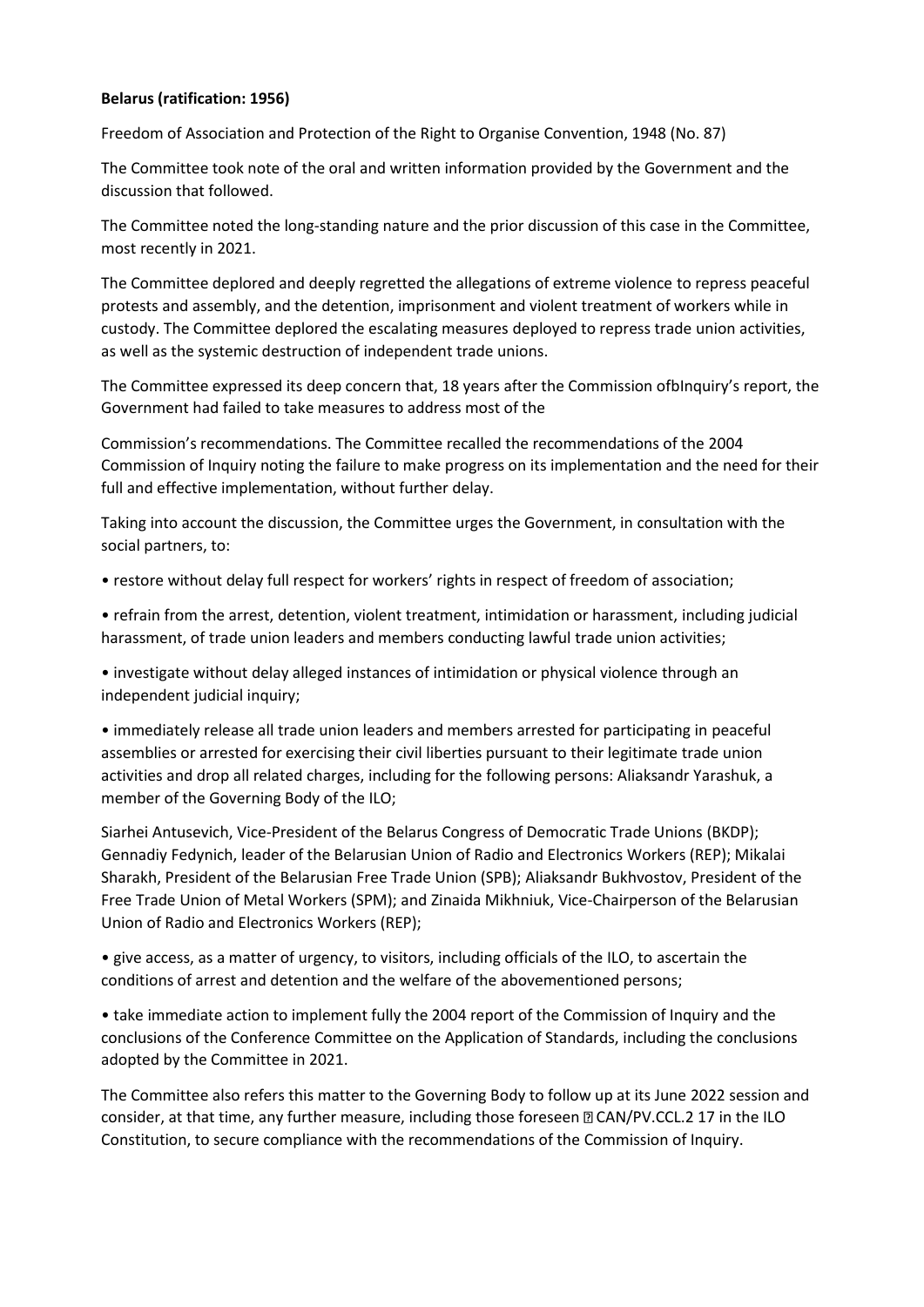In addition, the Committee reproduces its 2021 conclusions in full: The Committee took note of the written and oral information provided by the Government representative and the discussion that followed.

The Committee noted the longstanding nature and the prior discussion of this case in the Committee, most recently in 2015.

The Committee noted with great concern and deeply regretted the numerous allegations of extreme violence to repress peaceful protests and strikes, and the detention, imprisonment and torture of workers while in custody following the presidential election in August 2020 as well as the allegations regarding the lack of investigation in relation to these incidents.

The Committee expressed its deep concern that, 17 years after the Commission of Inquiry's report, the Government of Belarus had failed to take measures to address most of the Commission's recommendations. The Committee recalled the outstanding recommendations of the 2004 Commission of Inquiry and the need for their rapid, full and effective implementation.

Taking into account the discussion, the Committee urges the Government to:

• restore without delay full respect for workers' rights and freedom;

• implement recommendation 8 of the Commission of Inquiry on guaranteeing adequate protection or even immunity against administrative detention for trade union officials in the performance of their duties or when exercising their civil liberties (freedom of speech, freedom of assembly, etc);

• take measures for the release of all trade unionists who remain in detention and for the dropping of all charges related to participation in peaceful protest action;

• refrain from the arrest, detention or engagement in violence, intimidation or harassment, including judicial harassment, of trade union leaders and members conducting lawful trade union activities; and

• investigate without delay alleged instances of intimidation or physical violence through an independent judicial inquiry.

As regards the issue of legal address as an obstacle to trade union registration, the Committee calls on the Government to ensure that there are no obstacles to the registration of trade unions, in law and in practice, and requests the Government to keep it informed of further developments on this matter, in particular any discussions held and outcomes of these discussions in the Tripartite Council.

As regards the demand by the President of Belarus for the setting up of trade unions in all private companies by 2020 on the request of the Federation of Trade Unions of Belarus (FPB), the Committee urges in the strongest terms the Government:

• to refrain from any interference with the establishment of trade unions in private companies, in particular from demanding the setting up of trade unions under the threat of liquidation of private companies otherwise;

• to clarify publicly that the decision whether or not to set up a trade union in private companies is solely at the discretion of the workers in these companies; and

• to put an immediate stop to the interference with the establishment of trade unions and refrain from showing favouritism towards any particular trade union in private companies.  $\mathbb{D}$  CAN/PV.CCL.2 18

As regards the restrictions of the organization of mass events by trade unions, the Committee urges the Government, in consultation with the social partners, including in the framework of the Tripartite Council: